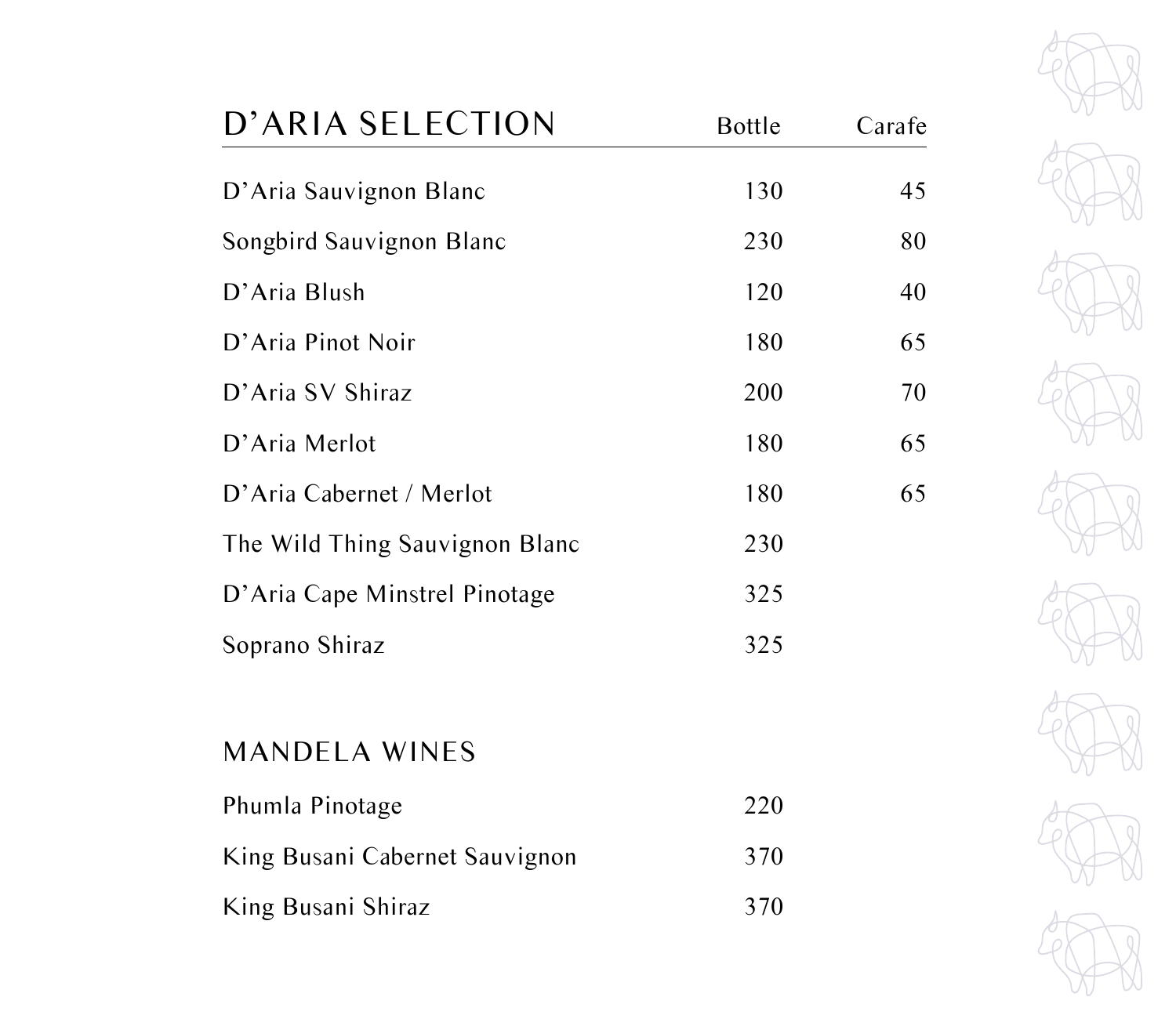

# SPARKLING WINE, CAP CLASSIQUE & CHAMPAGNE

| D'Aria Love Song               | 160  |
|--------------------------------|------|
| D'Aria Pop Song                | 160  |
| Pongracz Brut                  | 360  |
| Pongracz Rosé                  | 360  |
| L'Ormarins Brut Classique      | 330  |
| L'Ormarins Brut Rosé NV        | 330  |
| Veuve Clicquot Yellow Label NV | 1350 |
| <b>GH Mumm Brut</b>            | 1250 |
| <b>GH Mumm Olympe Rose</b>     | 1450 |
| Billecart-Salmon Brut Rosé     | 2235 |
| Dom Perignon Vintage           | 3200 |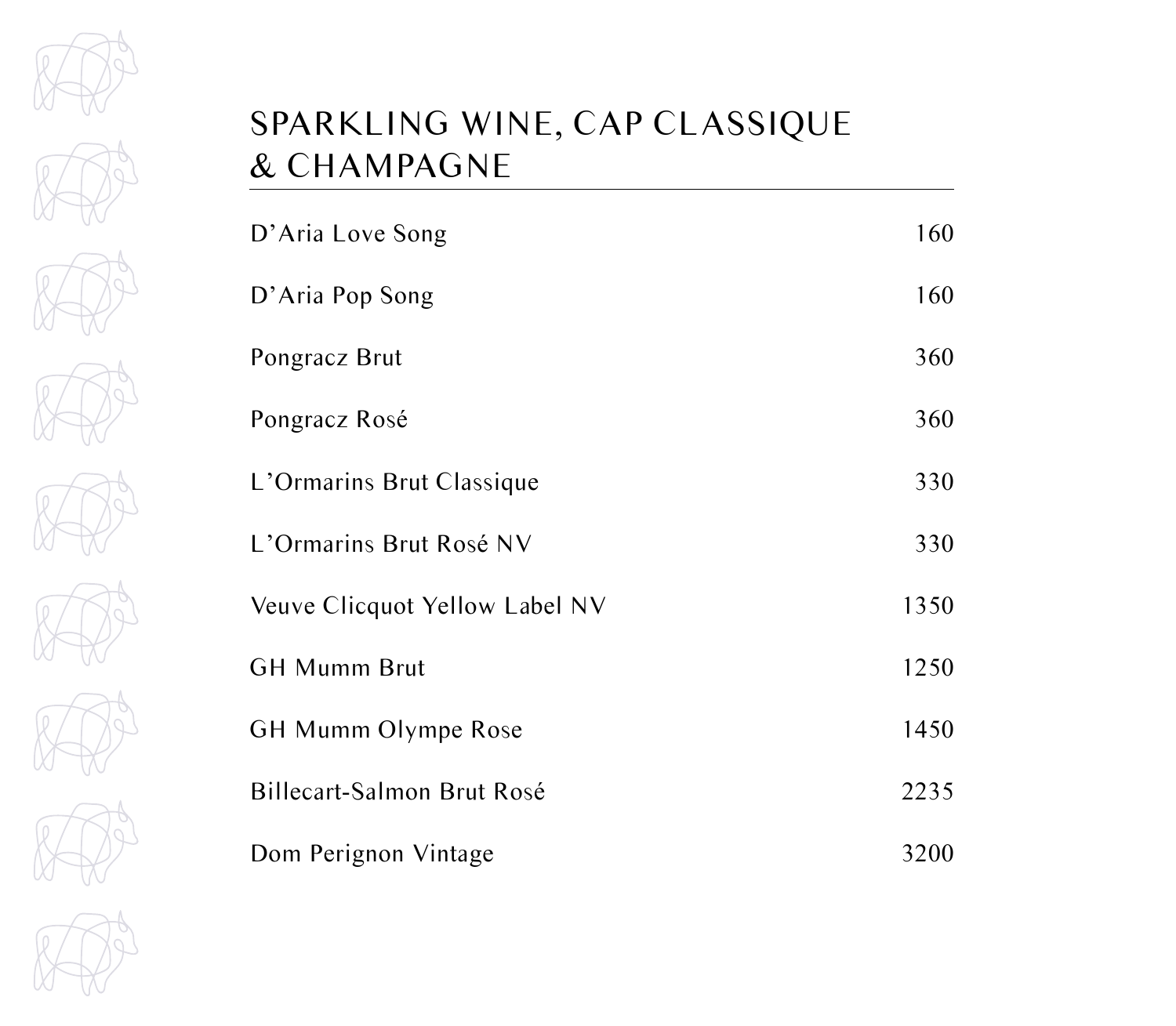# WINE BY THE CARAFE

| (250ml Carafe)                    |    |
|-----------------------------------|----|
| Diemersdal Sauvignon Blanc        | 65 |
| Durbanville Hills Sauvignon Blanc | 60 |
| Fleur du Cap Chenin Blanc         | 60 |
| Diemersdal Unwooded Chardonnay    | 65 |
| Pierre Jourdan Tranquille Blend   | 55 |
|                                   |    |
| Guardian Peak Cabernet Sauvignon  | 65 |
| Tokara Cabernet Sauvignon         | 90 |
| Durbanville Hills Merlot          | 65 |
| Saronsberg Provenance Shiraz      | 90 |
| Beyerskloof Pinotage              | 75 |
| Cederberg Merlot/Shiraz           | 90 |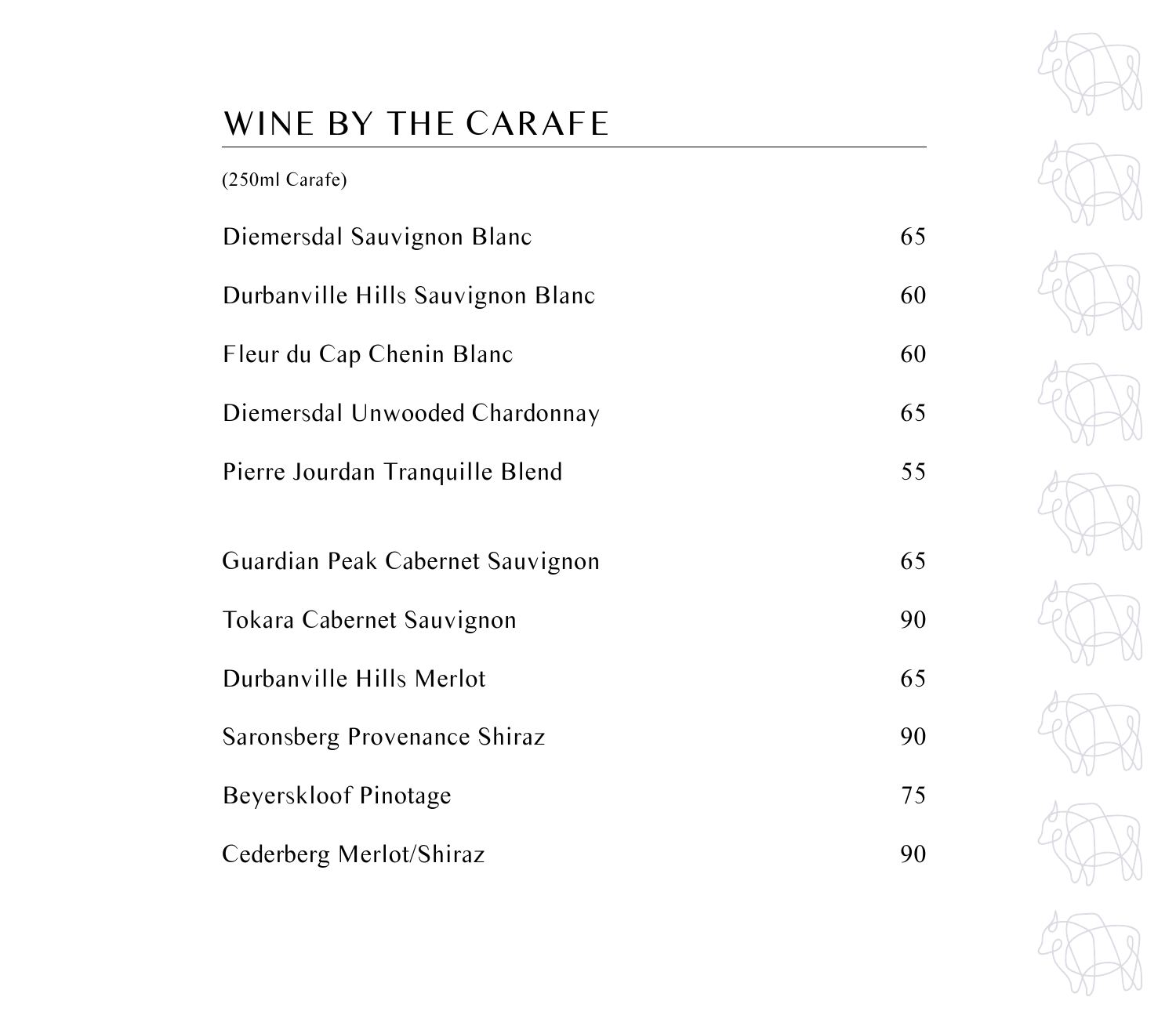

# ERIKA OBERMEYER WINES

| Erika O Sauvignon Blanc | R <sub>725</sub> |
|-------------------------|------------------|
| Erika O Syrah           | R850             |

#### SAUVIGNON BLANC

| Diemersdal                  | 190 |
|-----------------------------|-----|
| La Motte                    | 210 |
| De Grendel                  | 230 |
| Springfield Life from Stone | 280 |
| Cederberg                   | 270 |
| Diemersdal 8 Rows           | 410 |
| Durbanville Hills           | 165 |
| Thelema                     | 230 |
|                             |     |

#### CHENIN BLANC

| Cederberg    | 220 |
|--------------|-----|
| Fleur du Cap | 175 |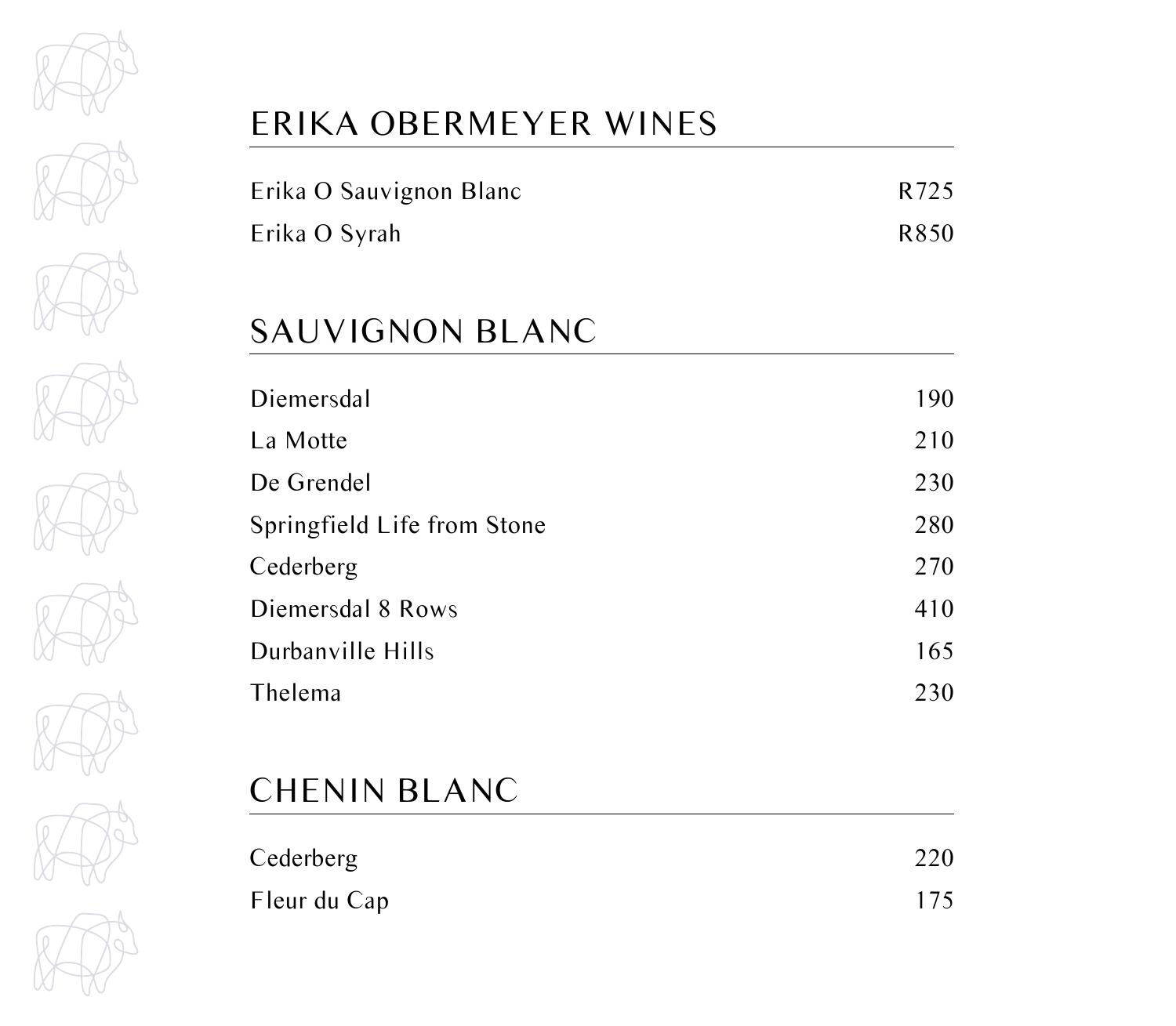# **CHARDONNAY**

| Diemersdal Unwooded | 190 |
|---------------------|-----|
| Creation            | 410 |
| Plaisir de Merle    | 330 |

## ROSE

| De Grendel                  | 180 |
|-----------------------------|-----|
| Allesverloren Tinta Barocca | 175 |

## WHITE BLENDS

| Pierre Jourdan Tranquille              | 155 |
|----------------------------------------|-----|
| Haute Cabrière Chardonnay/Pinot Noir   | 225 |
| <b>Buitenverwachting Buitenn Blanc</b> | 155 |

### PINOT NOIR

| Haute Cabrière (Unwooded) | 240 |
|---------------------------|-----|
| Paul Cluver Village       | 265 |

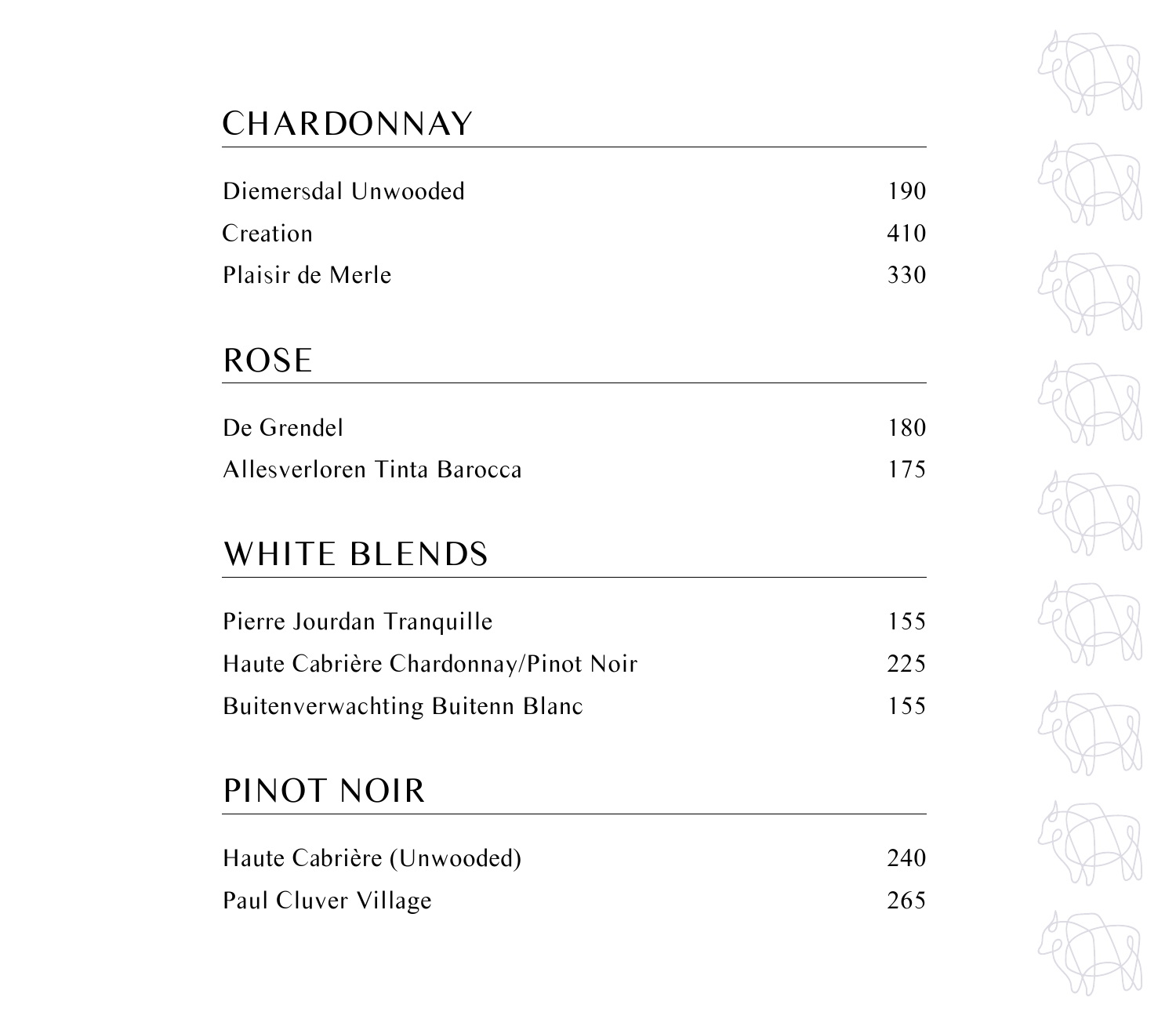

# CABERNET SAUVIGNON

| Guardian Peak           | 195 |
|-------------------------|-----|
| Springfield Whole Berry | 360 |
| Tokara                  | 265 |
| La Motte                | 320 |
| Alto                    | 560 |

# MERLOT

| Diemersdal        | 285 |
|-------------------|-----|
| De Grendel        | 360 |
| Durbanville Hills | 190 |

# PINOTAGE

| Maastricht  | 275 |
|-------------|-----|
| Beyerskloof | 210 |
| Nederburg   | 230 |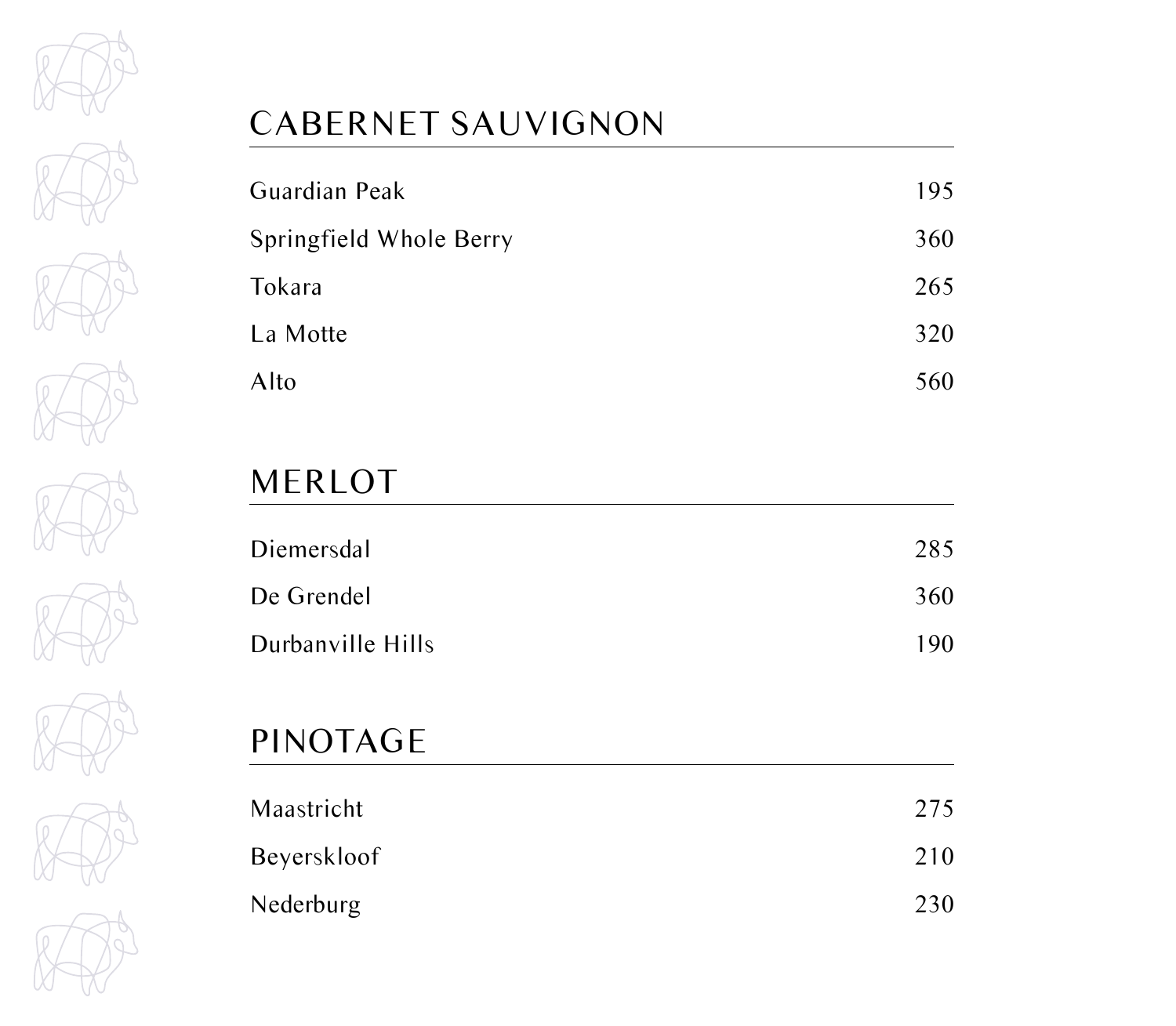# SHIRAZ

| Diemersdal            | 285     |
|-----------------------|---------|
| Saronsberg Provenance | 260     |
| Tokara                | 285     |
| La Motte              | 430     |
| Cederburg             | 545     |
| Anthonij Rupert Syrah | 1 2 5 0 |

# RED BLENDS

| Cederberg Merlot/Shiraz       | 265  |
|-------------------------------|------|
| Beyerskloof Synergy           | 265  |
| Kanonkop Kadette              | 255  |
| Rupert & Rothschild Classique | 430  |
| Anthonij Rupert Optima        | 460  |
| Kanonkop Paul Sauer           | 1460 |

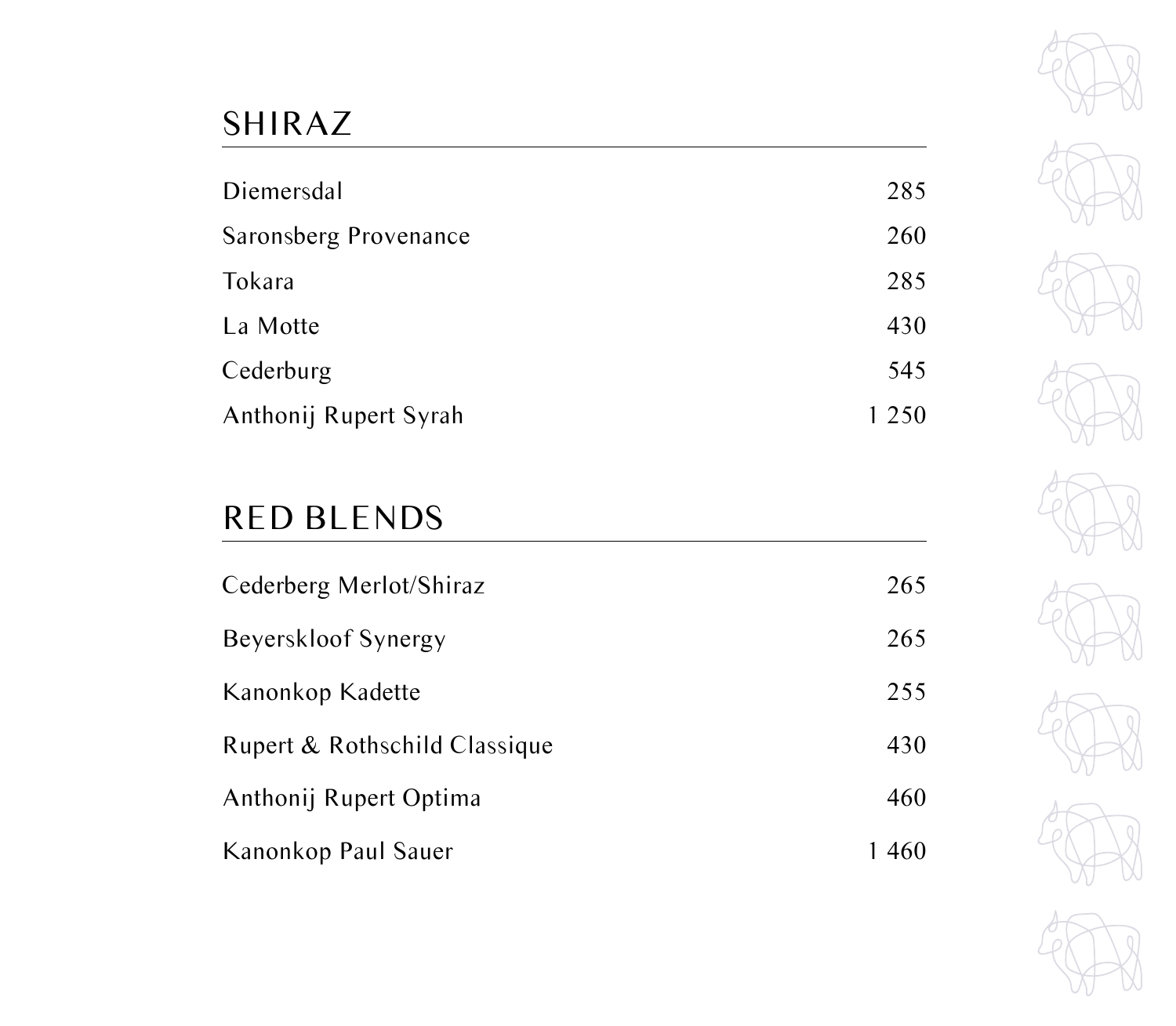

# BRANDY & COGNAC

| The Piccolo Potstill Brandy | 25 |
|-----------------------------|----|
| Richelieu                   | 19 |
| Olof Bergh                  | 18 |
| Richelieu 10yr              | 32 |

## VODKA, CANE & RUM

# APERITIFS, SHERRIES & PORT

| 25 |
|----|
| 28 |
| 28 |
| 30 |
| 28 |
|    |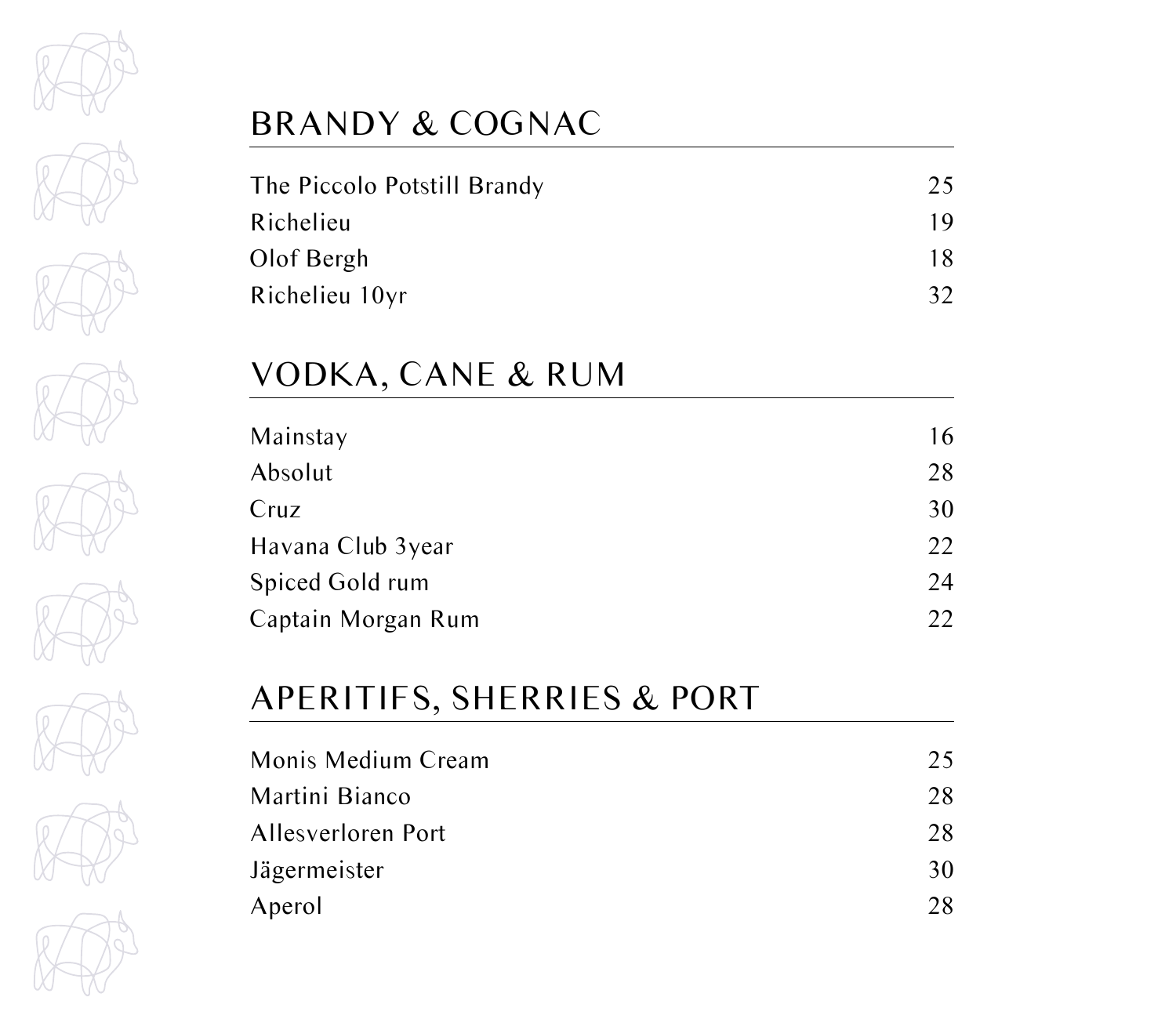# GIN

| D'Aria Renosterbos Gin | 24 |
|------------------------|----|
| Beefeater              | 26 |
| <b>Beefeater Pink</b>  | 28 |
| Tanquerry              | 28 |
| Tanquerry 10           | 46 |
| Inverroche Amber       | 40 |
| Monkey 47              | 68 |
| Mirari Pink            | 44 |
| <b>Blind Tiger</b>     | 36 |
| Musgrave Pink          | 44 |
| Six Dogs Blue          | 44 |
| Bloedlemoen            | 38 |
| Gordons                | 22 |

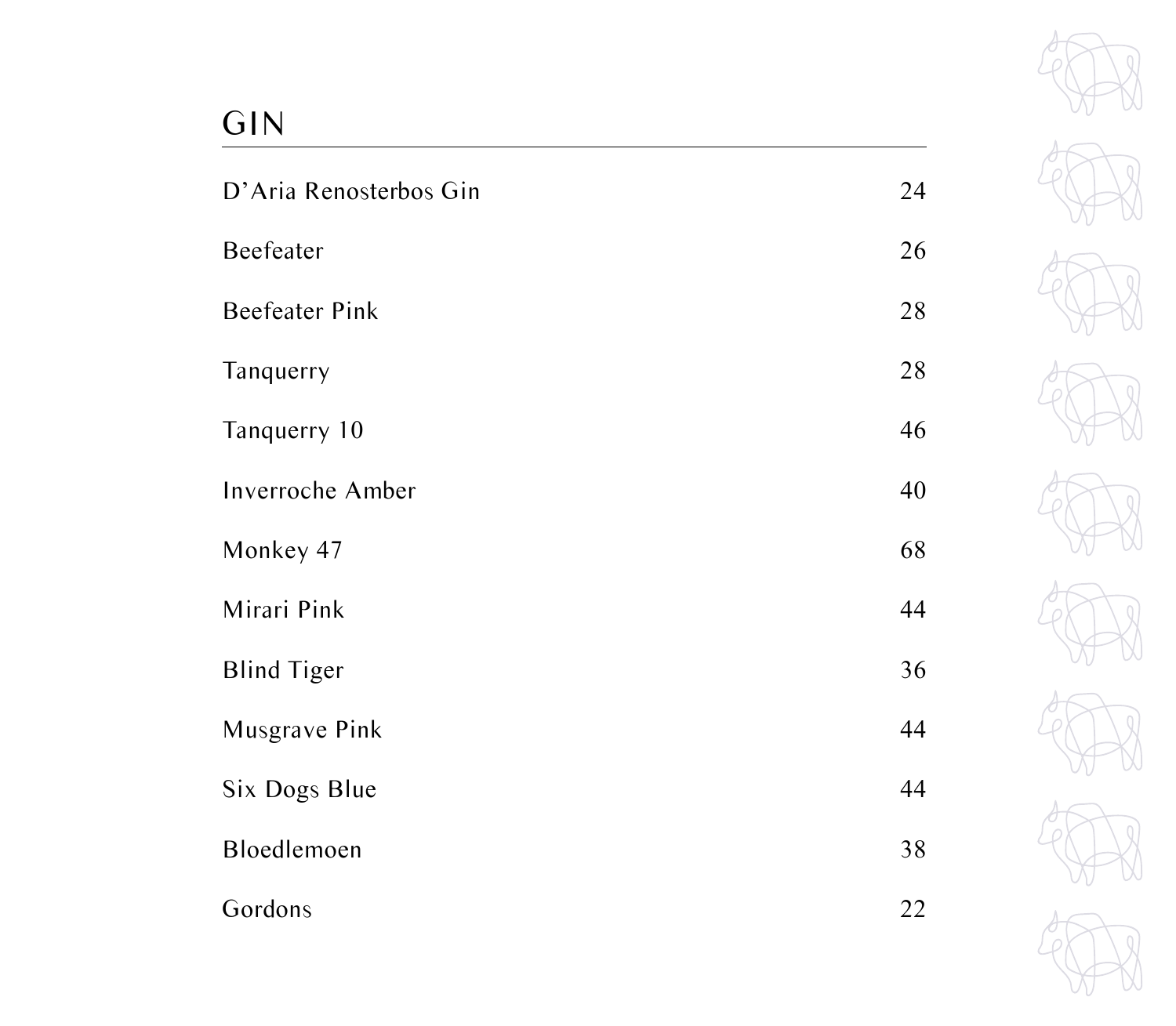

# WHISKY

|                                | Shot | <b>Bottle</b> |
|--------------------------------|------|---------------|
| <b>Ballentines</b>             | 22   |               |
| Jack Daniel's                  | 32   |               |
| Scottish Leader Signature      | 20   |               |
| <b>Bains</b>                   | 27   |               |
| Haig Club                      | 30   |               |
| Jameson                        | 36   | 700           |
| Jameson IPA                    | 39   | 750           |
| Jameson 18year                 | 160  | 2 500         |
| Chivas Regal 12year            | 39   | 750           |
| The Glenlivet Founders Reserve | 45   | 900           |
| The Glenlivet 15year           | 85   | 1 700         |
| Johnnie Walker Black           | 38   | 750           |
| Johnnie Walker Gold            | 60   | 1 300         |
| Johnnie Walker Blue            | 230  | 4 0 0 0       |
| Singleton 12year               | 45   | 900           |
| Lagavulin 16yr                 | 125  | 2 2 0 0       |
| Talisker 10yr                  | 70   | 1 400         |
| Green Spot                     | 65   | 1 200         |
| <b>Yellow Spot</b>             | 85   | 1800          |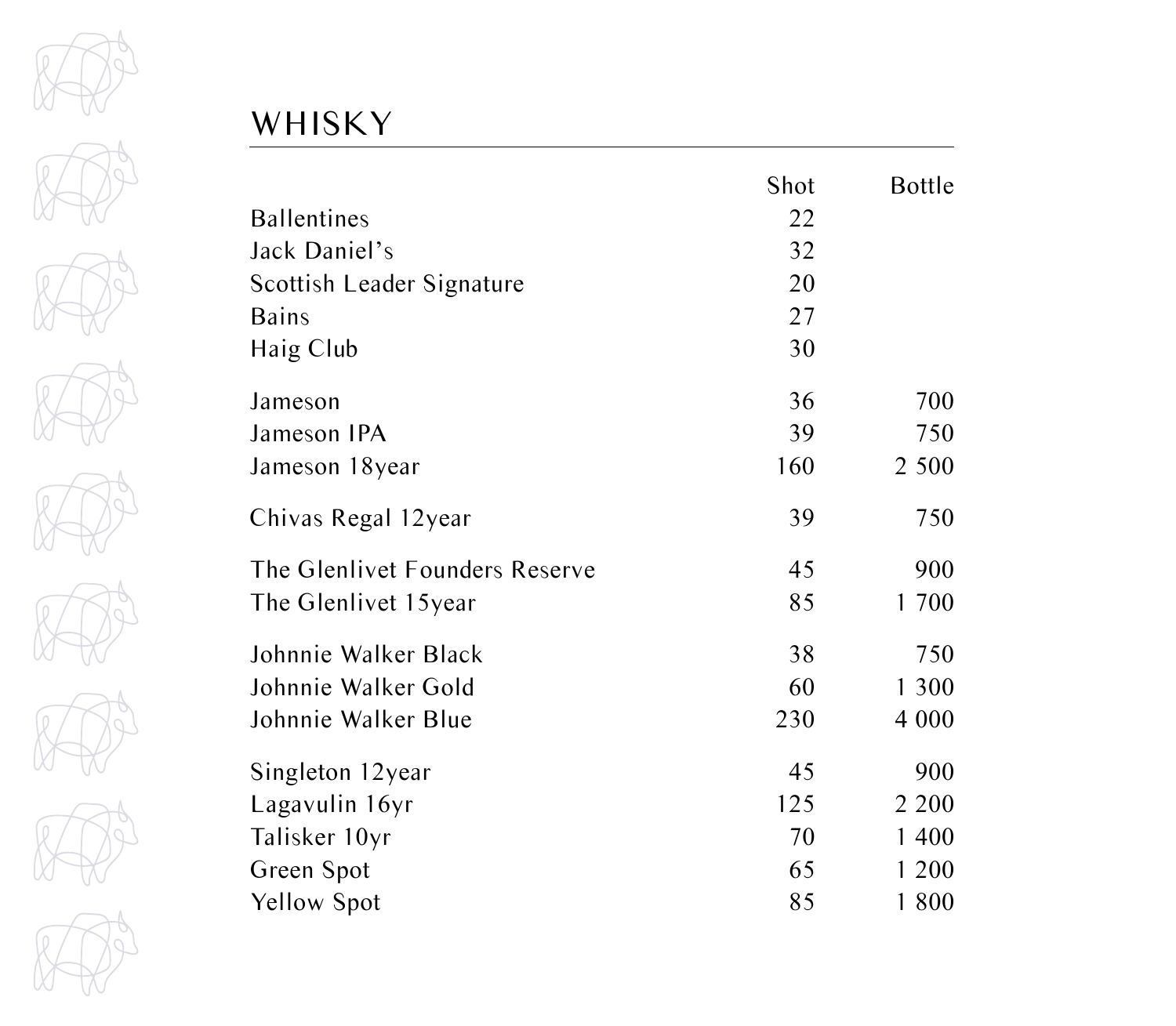# LIQUEURS

| <b>Olmeca Edicion Black</b> | 28 |
|-----------------------------|----|
| Olmeca Reposado             | 28 |
| Don Julio                   | 55 |
| Amarula                     | 24 |
| Kahlua                      | 24 |
| Caramel Vodka               | 24 |
| Drambuie                    | 38 |
| Cointreau                   | 39 |
| Antonella Grappa            | 42 |
|                             |    |

# BEERS & CIDERS

| Castle Light             | 28 |
|--------------------------|----|
| <b>Black Label</b>       | 28 |
| Amstel                   | 27 |
| Heineken                 | 32 |
| Corona                   | 38 |
| Erdinger Weiss           | 45 |
| Savanna Dry / Light      | 35 |
| Hunters Dry / Gold       | 35 |
| Erdinger Non – Alcoholic | 42 |
| Caste Lite on tap        | 42 |
| Stella on tap            | 48 |
| Hoegaarden on tap        | 54 |
|                          |    |